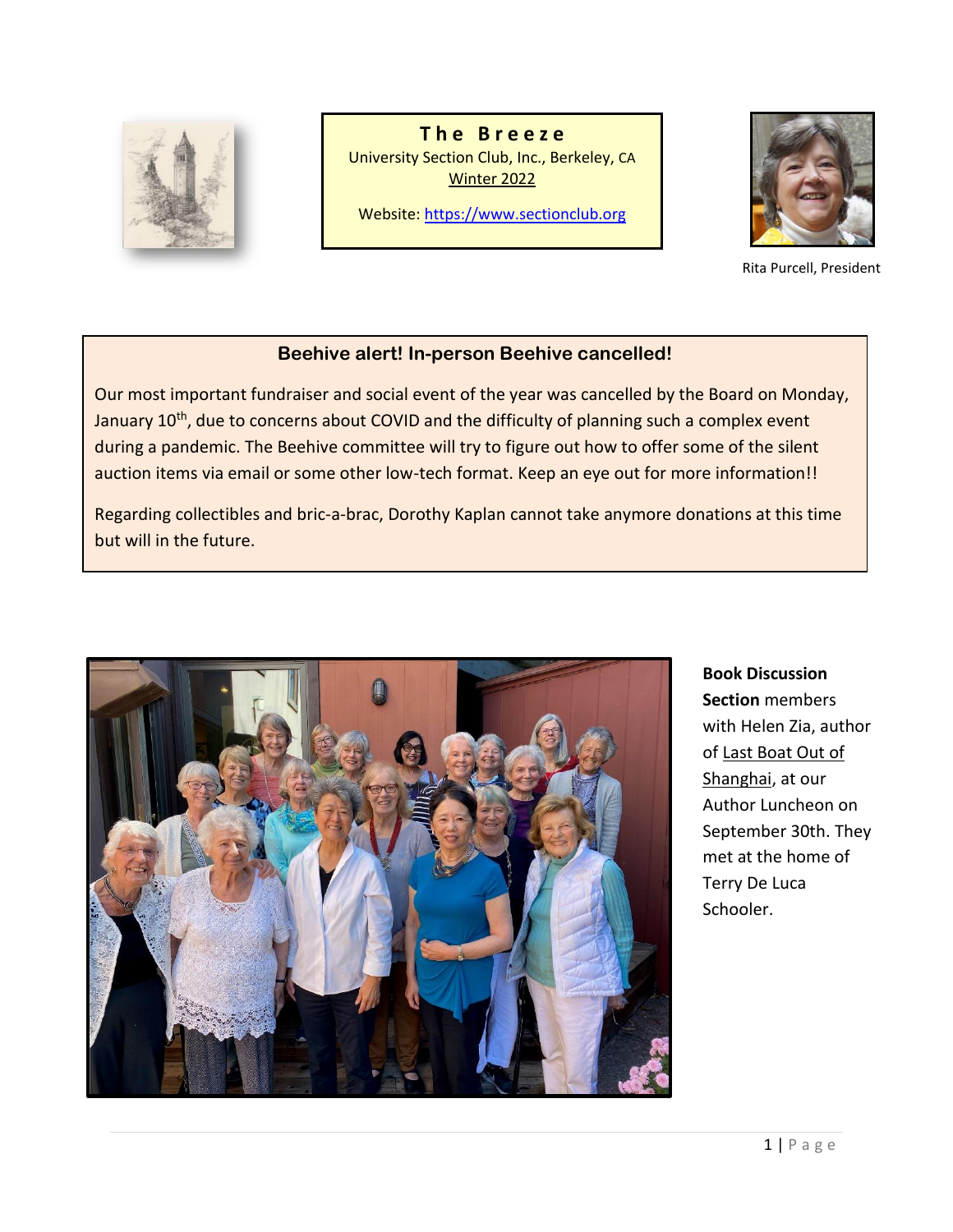In October, Rita Purcell introduced our **I-House Scholarship** recipient to the Board by this short sentence in an email:

"*Good News! Letters in attachments from I-House re: the recipient of our scholarship. What a fine candidate was chosen! I feel good just reading his words. Our legacy continues!"*



## **Cesar Leonardo Rojas Angel,** *University Section Club I-House Scholarship Recipient*

"I am a Columbian journalist and political science professional. I received both minors at the University of Rosario in Bogota, where I was born and raised.

After three years as a reporter in **Semana** magazine, in 2016 I joined the Foundation for Press Freedom. In 2018 I started to publish as a freelance journalist, mainly with French public network France 24 in Spanish. I've covered the Venezuelan migration, some environmental conflicts and the peace process in Colombia. Besides, I've made two investigations about polemic projects in the Amazon rainforest and the struggles of indigenous communities to project their lands, both published as written and video pieces.

At UC Berkeley I plan to go deep in my skills as an investigation reporter and gather the tools to become a documentalist. After this unique experience, I plan to work as a correspondent for international media and work on independent projects as a non-fiction filmmaker. I also speak French and I've been practicing it with my French and some African neighbors at I-House."

## **Thank you letter from Cesar:**

"In Columbia we thank with hugs, coffee and meals. And I may not have enough in my life to thank you all for this scholarship.

When I was admitted at UC Berkeley, one of my first worries was where I was going to live, how I would manage to buy groceries, cook, clean an apartment, and on top of that, manage to be on time with my academic duties.

My main goal here is to have the possibility to concentrate in this unique experience, and the International House, with its committed team, has given me the precious gift of time. Besides, as a journalist it is incredible to find new stories every single day in each of my pals living here.

But this place wasn't affordable for me, even with the support of my parents. I had to acquire a loan that covers part of my tuition and monthly expenses. The aid from the **University Section Club** has been the final push that has made me believe that dreams do come true. And for that I'll always be grateful.

¡Gracias! Cesar L. Rojas Angel"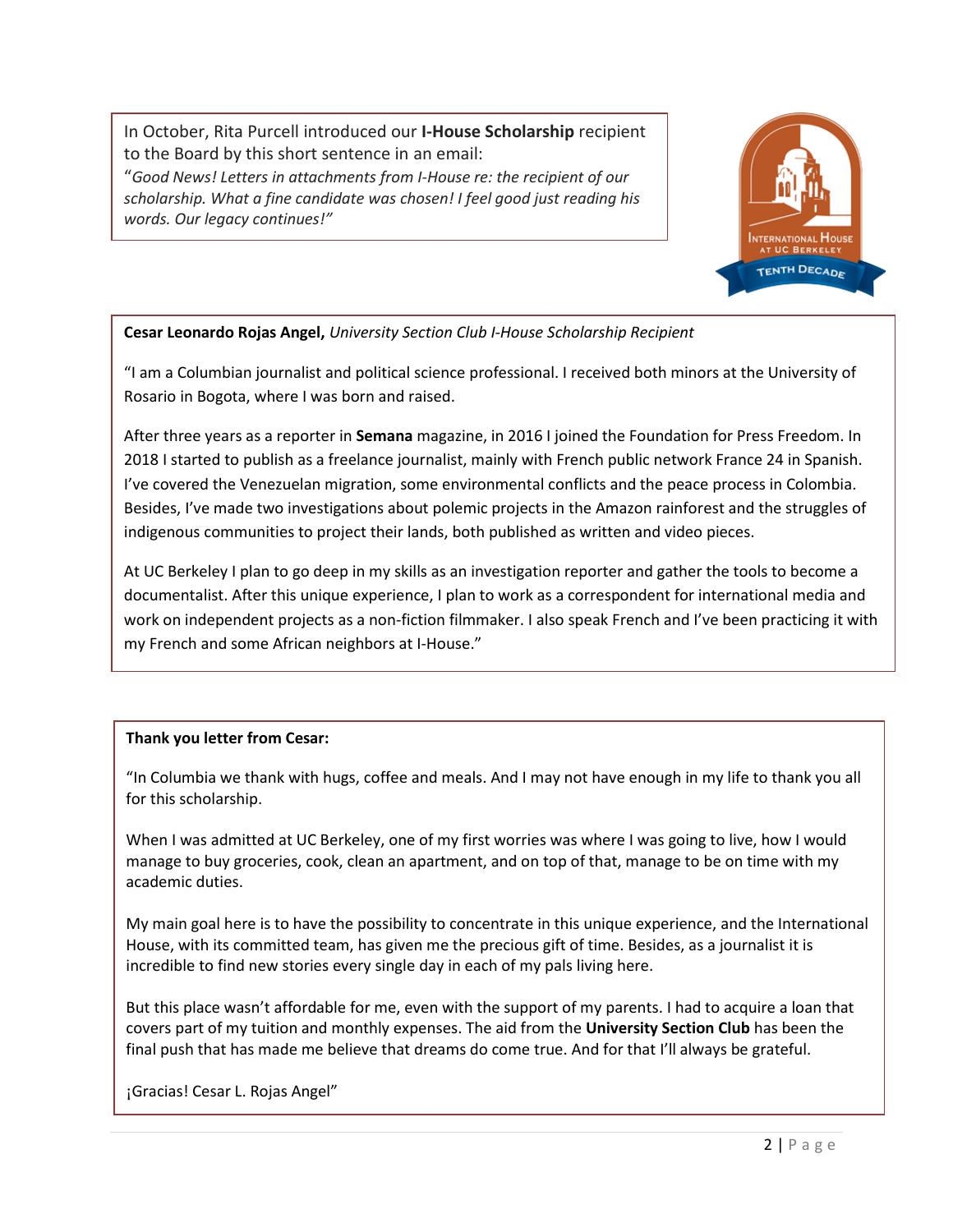# **Student Philanthropies**

#### **Student Grants – Merit Awards**

*~ Sonja Marken Vélez*, *Director at Large* [svelezmarken@gmail.com](mailto:svelezmarken@gmail.com)

A Grant request was sent by the Director of Disabled Students, then I sent it to the Voting Committee….

*"Omg! This is exciting news! Thank you so much for recommending me to this grant. I feel like a weight has been lifted from my shoulders. I cried when I read this. Thank you again so much! I can't believe it!"*

It's so rewarding to help students who have an unanticipated medical and financial emergency and are close to graduation.

Thank you very much for your donations.

## **Services Offered Students (SOS)/Elberg Emergency Fund**

*~ Trish Hare & Dorothy Kaplan, Co-Directors at Large* [trishhare20@gmail.com](mailto:trishhare20@gmail.com)  [dotkap@usa.net](mailto:dotkap@usa.net)

The **SOS** Committee and Section Club members held their Fall meeting on October 26th, by Zoom. We had the pleasure of hearing from Tobirus M. Newby, LCSW Social Services Director at the University Health Services. He gave a very clear picture of his work in the field of violence prevention and intervention by supporting the healing journeys of survivors and by educating and fostering change with those who have caused harm in their relationships and communities. Tobirus has been with UCB for 10 years.

Tobirus especially supports students with substance abuse, domestic violence and sexual assault, and other traumatic issues. Due to the nature of these multi-level issues UHS utilizes a 9-Step Model, that coordinates and addresses physical and mental health needs.

The **Elberg Emergency Grant Fund** awarded \$12,000 in grants from July 1<sup>st</sup> through December 31<sup>st</sup>. A large number of student requests are for our maximum of \$1,000 or more, showing that students' emergency needs continue to rise. Here's an example: a 4<sup>th</sup> year student lost her job when Alameda County sheltered in place. She was forced to move home with her parents, little sister and other family members. She had been experiencing technical difficulties with the old laptop she owns and is sharing the laptop with her first-grade sister who is learning from a virtual environment. The student and her parents were not in a financial position to buy a new laptop.

**Donations to our student philanthropies** (Student Grants - Merit Awards; SOS - Services Offered Students Projects Fund or Sylvia Elberg Memorial Fund Emergency Grants; I-House Scholarship Endowment; or the General Fund) are always gratefully accepted. You may make checks payable to University Section Club, Inc. and mail to:

Claire Phillips, Treasurer, University Section Club, 1021 A Timothy Lane, Lafayette, CA 94549,

or pay electronically through Cheddar Up [https://section-club](https://section-club-annual-dues-and-donations.cheddarup.com/)[annual-dues-and](https://section-club-annual-dues-and-donations.cheddarup.com/)[donations.cheddarup.com](https://section-club-annual-dues-and-donations.cheddarup.com/)

If you have questions, please contact Treasurer Claire Phillips at [claire@phillipstrustees.com](file:///C:/Users/Phil/Documents/OldComputer/Section%20Club/The%20Breeze/Fall%202021/claire@phillipstrustees.com) or call 510.543.7831.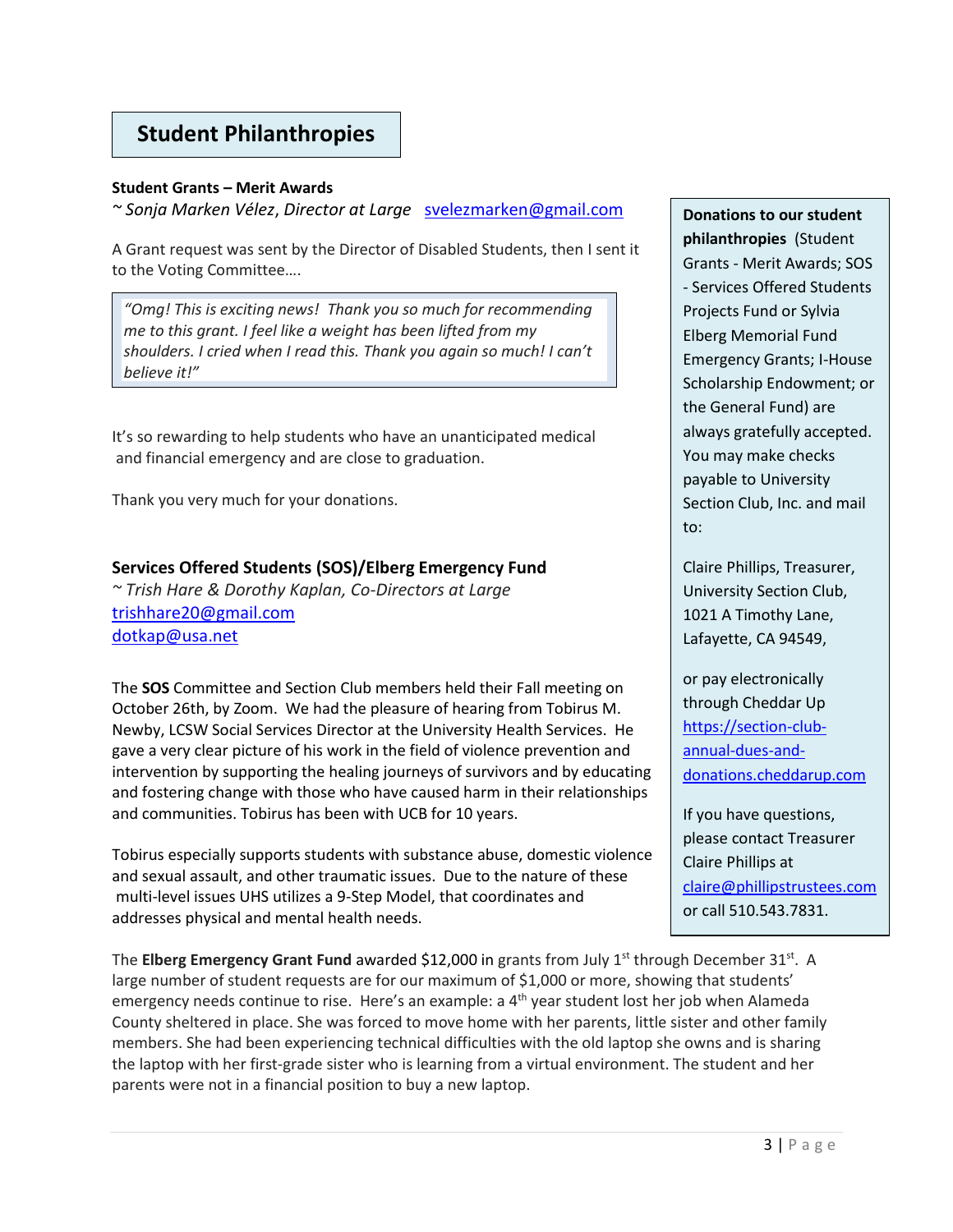Often our grants are the lifeline between keeping the student enrolled or dropping out. Here are highlights from two thank-you notes:

- (from an undocumented senior), "*This allows me to better focus on my academic endeavors without having to worry about financially needing to cover my basic needs",* and
- (from an Economic Opportunity Program student) "*I was able to pay off my outstanding student charges. This allows me to apply for readmission to the University without the financial burden over my head."*

The **Berkeley Underground Scholars (BUS) Program** is now a part of the student aid groups which may apply for SOS grants. BUS creates a pathway for incarcerated and formerly incarcerated individuals into higher education. They are building a prison-to-school pipeline through recruitment, retention, and advocacy. BUS is an academic support program housed within the Division of Equity and Inclusion at UC Berkeley.

#### **SOS Spring Business Meeting, Wednesday, April 20, from 10:00 am to 12:00 pm.**

At this meeting we will vote on proposals from our campus programs. Once a year these programs seek grants to fund special equipment or to start a new project. This meeting is open to all Section Club members. We invite you to attend in order to become better acquainted with the philanthropy side of our club!

# **Club-wide Events 2021-2022**

**Intercampus Open House,** Wed, Mar. 30. **Theme:** *150 Years of Women at Cal,* more information on page 6.

**SOS Spring Meeting**, Wed., April 20, 10 -12 pm. We review project requests from campus student aid groups and decide on funding. All members welcome.

**Annual Meeting**, Mon., May 9, 9:30 – 12 pm. Representatives from all the sections share highlights from the year. Join us to learn about the financial status of the club and its philanthropy. We honor outgoing board members and welcome the new.

Would you like to help work on The Breeze? The editor is looking for people with word processing skills who can format the newsletter. Also, someone who can collect information on members who have died for our In Memoriam section. Please contact Mary-Ellis Adams at amaryellis@gmail.com



Jean Thomas, being celebrated on her birthday, on a **Birding Section** field trip in October.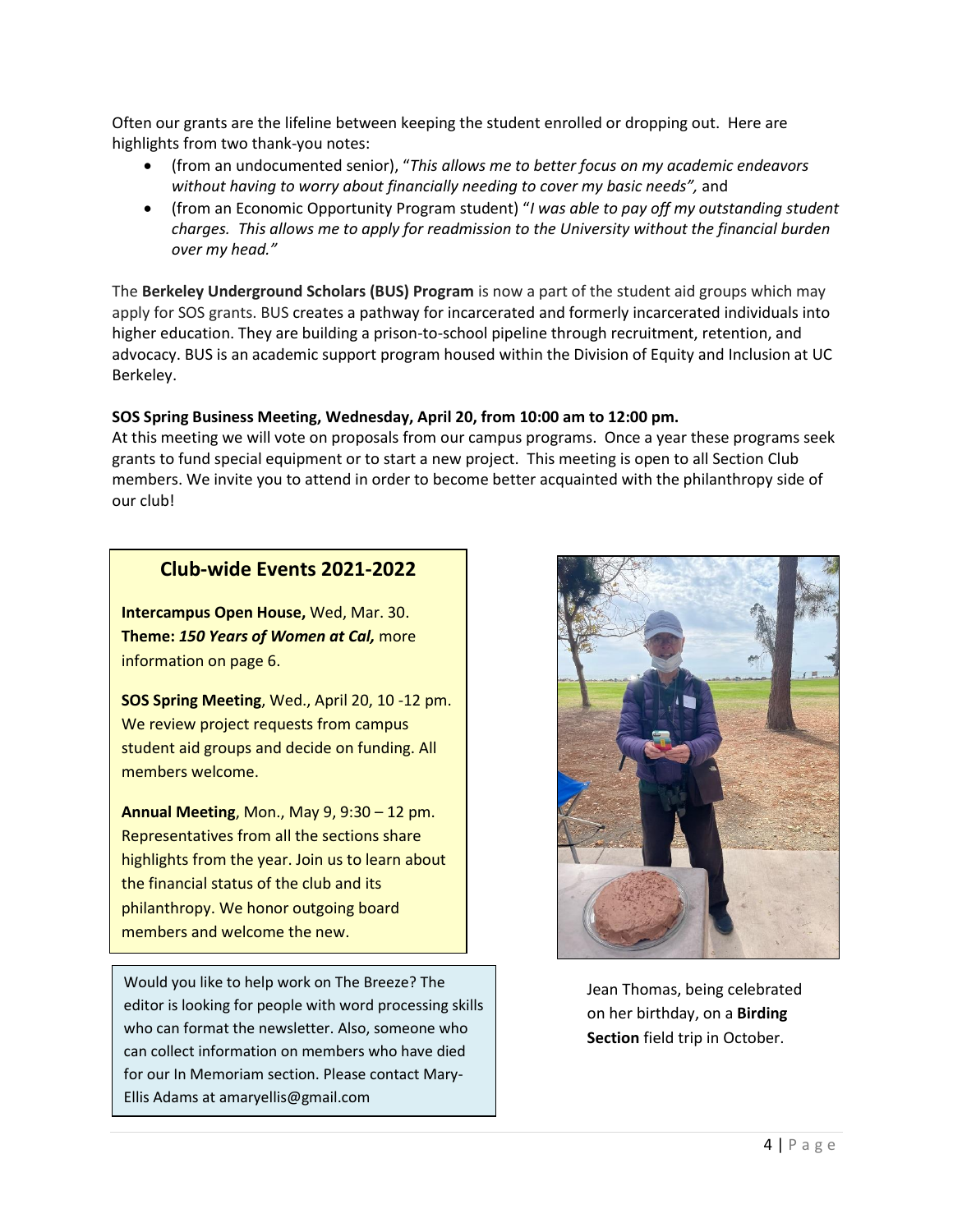# **Intercampus Day on Wednesday, March 30, 2022**

#### **"Breaking Barriers"**

Please join us for the Intercampus Day Program on Wednesday, March 30 at 10:00 a.m.

Our traditional Intercampus Day was originally scheduled for April 2020, and had to be postponed due to the Covid pandemic. Rather than wait yet another year, we will be presenting our program via Zoom.

Our theme will continue the Celebration of 150 Years of Women at Cal with the theme "Breaking Barriers." The presentation will include a montage of photos and key events surrounding women students and faculty at Cal and some interviews with alumnae about their experiences during the major eras of great change on the campus

There is no pre-registration required for this event. Members will be sent a Zoom link prior to the program. We will be including our sister clubs at the other UC campuses so that they may experience and learn about the changes and transformation at the flagship campus.

Committee members are Andrea Campos (chair), Betsy Dixon, Betsy Hansen, Holly Hartley, Janet Martinelli, Audrey Richards, Sherry Rufini and Elly Skarakis.





Photos from the UC Berkeley Library History Room